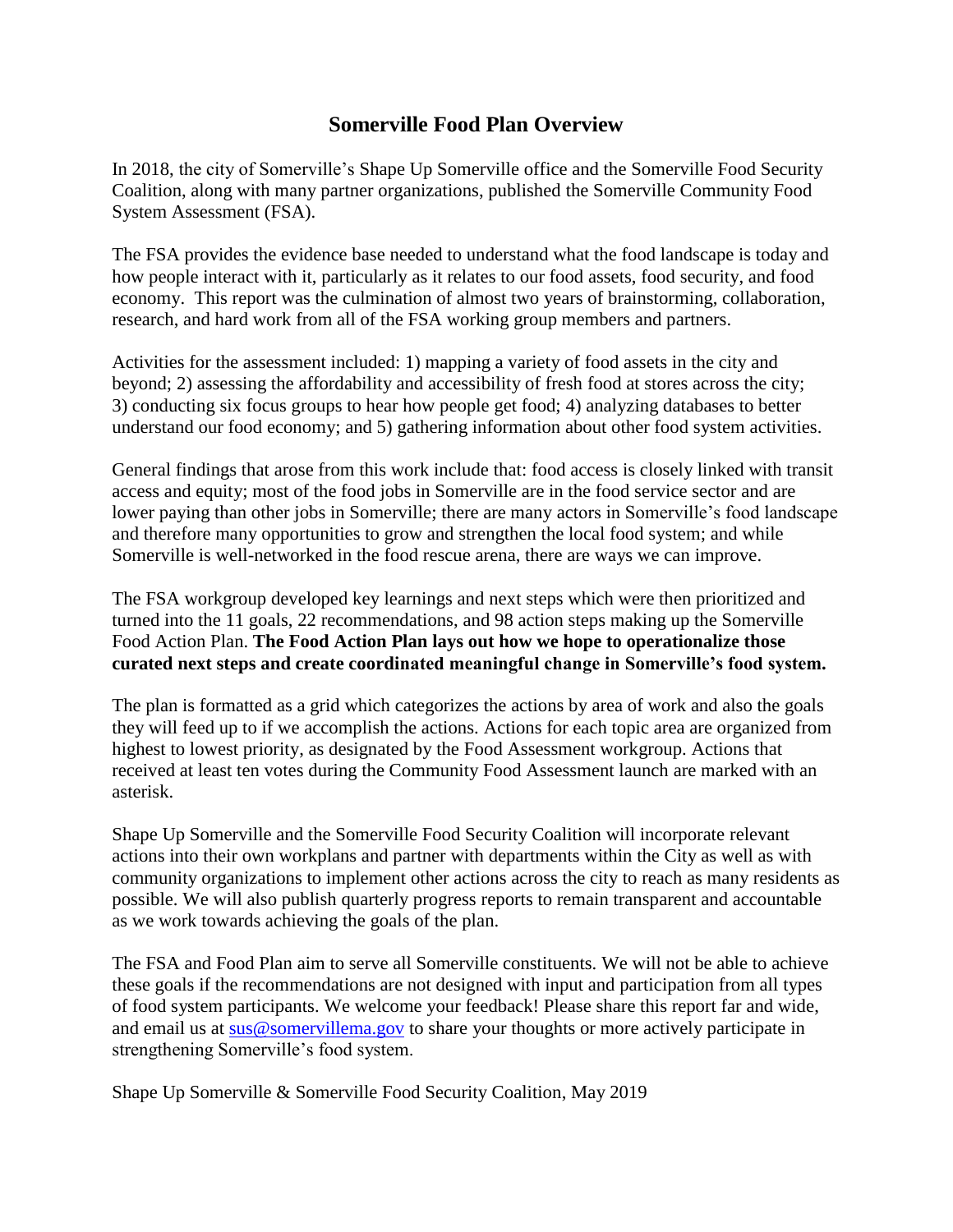## **Somerville Food Action Plan: Goals, Recommendations, and Actions**

**Updated May 16th, 2019**

|         | $\overline{1}$ | <b>Goal:</b> All transit options in Somerville and the region support equitable access to healthy food.                                                                 |
|---------|----------------|-------------------------------------------------------------------------------------------------------------------------------------------------------------------------|
|         | 1.1            | Recommendation: Prioritize improving bus service so that buses running within and through<br>Somerville are more frequent and reliable as well as comfortable and safe. |
|         |                | <b>Actions:</b>                                                                                                                                                         |
|         | 1.1.1          | Investigate, and if indicated, eliminate MBTA restrictions on bags.                                                                                                     |
|         | 1.1.2          | Request training for MBTA drivers for accommodating people with groceries.                                                                                              |
|         | 1.1.3          | Connect bus users to the Better Bus Project.                                                                                                                            |
|         | 1.1.4          | Help advocate for extending the 85 bus line up to Broadway.                                                                                                             |
|         | 1.2            | <b>Recommendation:</b> Improve equitable access to car-share and grocery delivery services.                                                                             |
|         |                | <b>Actions:</b>                                                                                                                                                         |
|         | $1.2.1*$       | Partner with a grocery store to pilot a regional affordable grocery delivery service.                                                                                   |
| Transit | 1.2.2          | Better connect shuttle services and ride share programs to opportunities to get food en route.                                                                          |
|         | 1.3            | <b>Recommendation:</b> Ensure that pedestrians of all abilities can access food as needed and desired.                                                                  |
|         |                | <b>Actions:</b>                                                                                                                                                         |
|         | 1.3.1          | Offer a subsidized grocery caddy to assist those walking to food access points.                                                                                         |
|         | 1.3.2          | Work with neighborhood markets that are already selling healthier food items on implementing<br>affordable pricing and promotion.                                       |
|         | 1.3.3          | Work to make routes to grocery stores safe and accessible for all abilities.                                                                                            |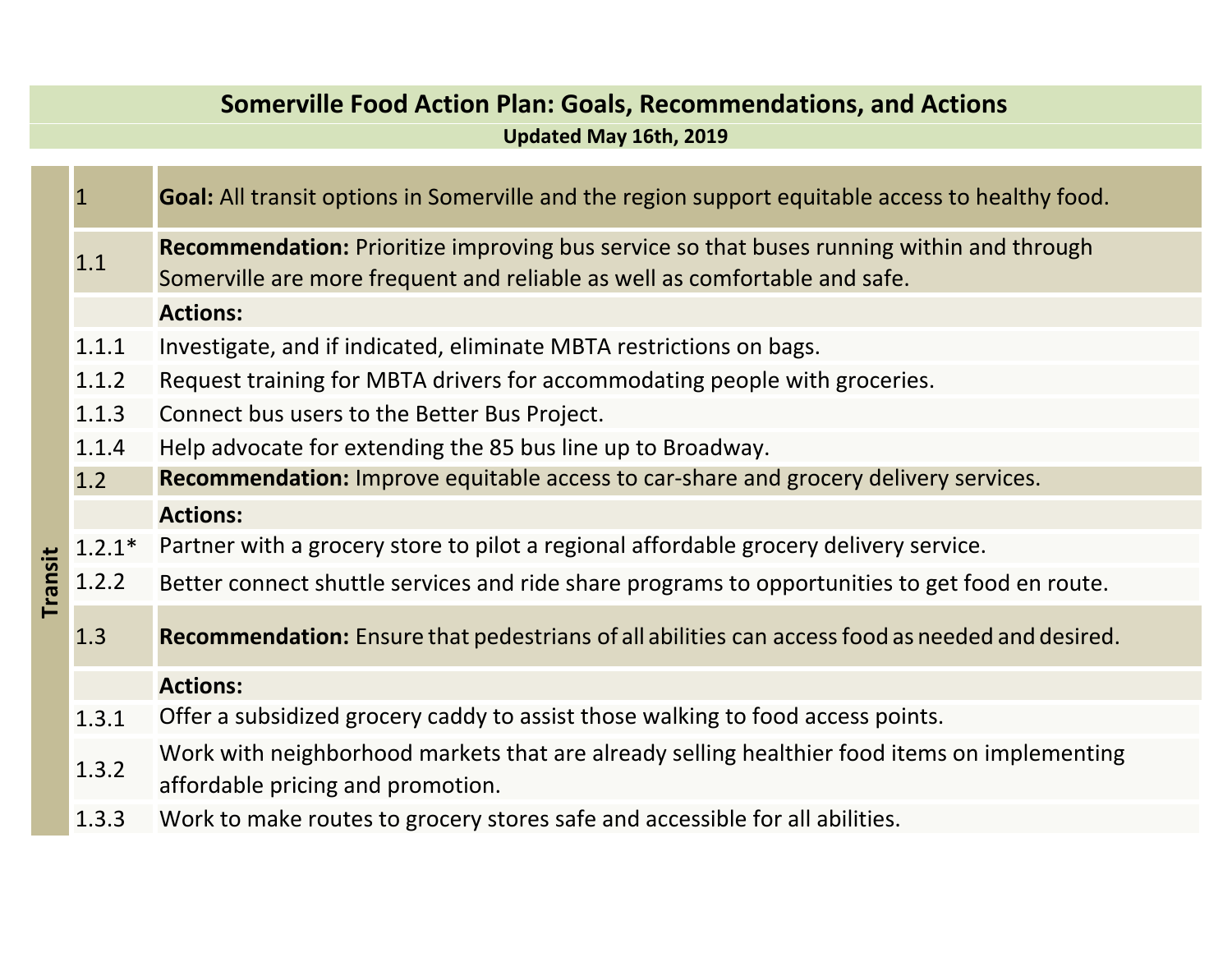| 1.4   | <b>Recommendation:</b> Clear the way for people to bike to food retailers and pantries         |
|-------|------------------------------------------------------------------------------------------------|
|       | <b>Actions:</b>                                                                                |
| 1.4.1 | Add bike racks at food retailers and pantries to promote active transit to food assets.        |
| 1.4.2 | Continue to prioritize bike safety through enhancement and maintenance of bike infrastructure. |

|                                        | $\overline{2}$ | <b>Goal:</b> People and organizations designing policies and programs to improve healthy food access and<br>intake are diverse and represent a range of incomes, ages, ethnicities, cultures, and communities.            |
|----------------------------------------|----------------|---------------------------------------------------------------------------------------------------------------------------------------------------------------------------------------------------------------------------|
| and Inclusion<br>Relevance<br>Cultural | 2.1            | Recommendation: Use an equity lens when considering future food policies and aim for inclusive<br>stakeholder enagement.                                                                                                  |
|                                        |                | <b>Actions:</b>                                                                                                                                                                                                           |
|                                        | $2.1.1*$       | Engage in community dialogues about structural racism in the food system.                                                                                                                                                 |
|                                        | $2.1.2*$       | Work with existing and new community champions to engage the community on proposed food action<br>plan designs and implementation.                                                                                        |
|                                        | 2.1.3          | Work with community-based organizations and City departments to engage a more diverse group of<br>people in participating in planning, design, and implementation of polices and programs related to<br>food system work. |
|                                        | 2.1.4          | Find multi-year grant funding to support the cultural relevance and inclusion goal and involve several<br>community-based organizations in the budget.                                                                    |
|                                        |                | Goal: School-aged children have access to all the wholesome food needed to support their growth and                                                                                                                       |
|                                        | $\overline{3}$ | development.                                                                                                                                                                                                              |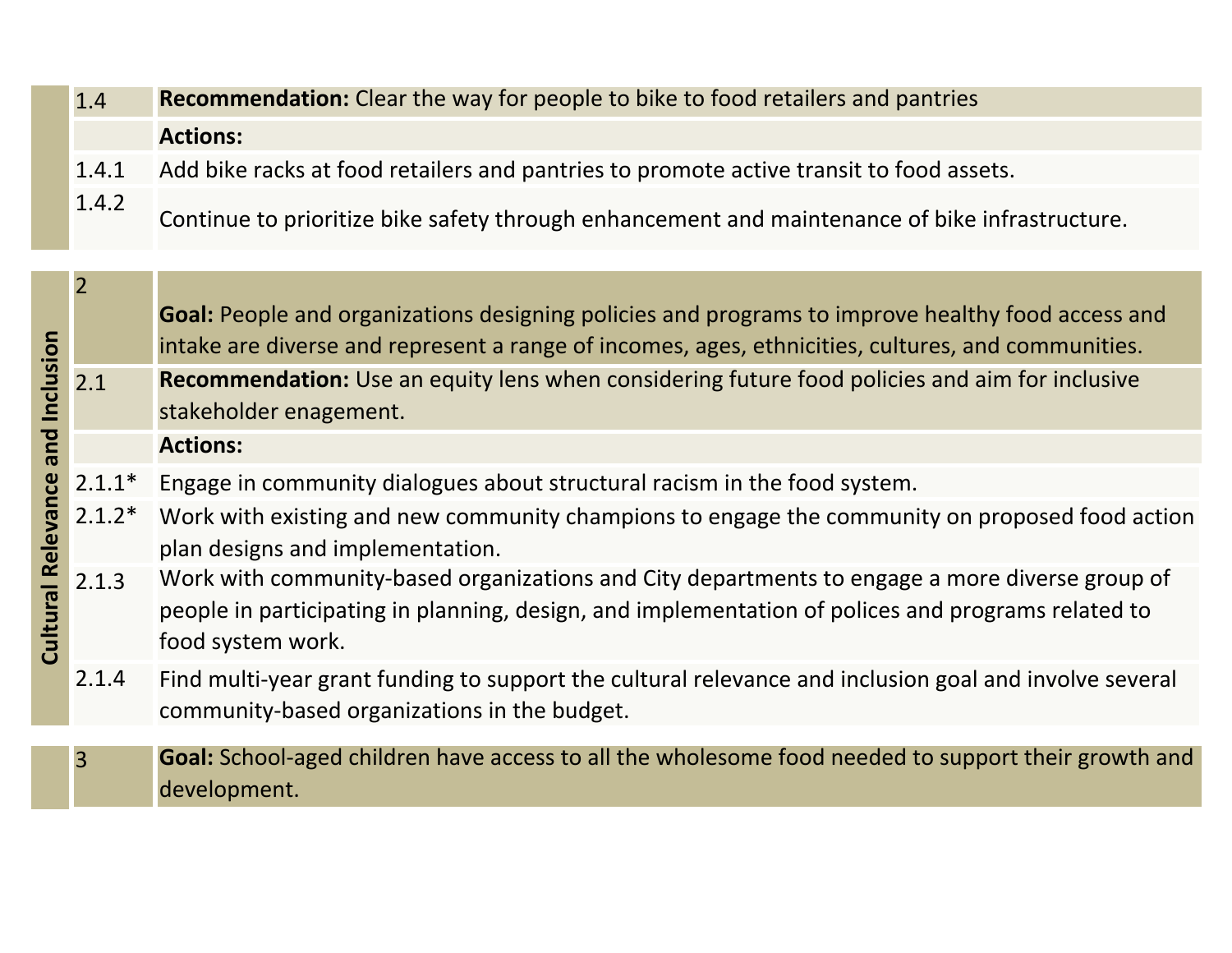|                                               | 3.1      | <b>Recommendation:</b> Increase utilization of FNS offered meals at PK-8 schools and Somerville High<br>School.                                                                                                   |
|-----------------------------------------------|----------|-------------------------------------------------------------------------------------------------------------------------------------------------------------------------------------------------------------------|
|                                               |          | <b>Actions:</b>                                                                                                                                                                                                   |
|                                               | $3.1.1*$ | Continue to embed Farm to School programming into school curriculum, and find funding for further<br>Farm to School opportunities.                                                                                |
|                                               | 3.1.2    | Explore feasibility of hosting share tables at schools in Somerville.                                                                                                                                             |
| and Nutrition Education for School-Aged youth | 3.1.3    | Evaluate students' need for mid-morning snack, particularly at schools where Fresh F&V program does<br>not exist.                                                                                                 |
|                                               | 3.2      | <b>Recommendation:</b> Enhance out-of-school-time nourishment opportunities during the school year,<br>specifically during vacations, weekends, snow days, and after school.                                      |
|                                               |          | <b>Actions:</b>                                                                                                                                                                                                   |
|                                               | 3.2.1    | Research feasibility for of having Somerville Public Schools implement Supper Programs.                                                                                                                           |
|                                               | 3.2.2    | Strengthen partnership with Prospect Hill Academy Charter School to create more wrap-around<br>services for out of school time food access.                                                                       |
|                                               | 3.2.3    | Connect more children to after-school programming and work with these programs to provide healthy<br>meals.                                                                                                       |
|                                               | 3.2.4    | Look for ways to sustainably fund food access solutions for students on weekends, snow days, and<br>vacations.                                                                                                    |
| Food                                          | 3.2.5    | Work with Somerville High School Culinary program and other Center for Career and Technical<br>Education (CTE) offices at Somerville High School to identify ways they can participate in this<br>recommendation. |
|                                               | 3.3      | <b>Recommendation:</b> Feed more youth during the summer.                                                                                                                                                         |
|                                               |          | <b>Actions:</b>                                                                                                                                                                                                   |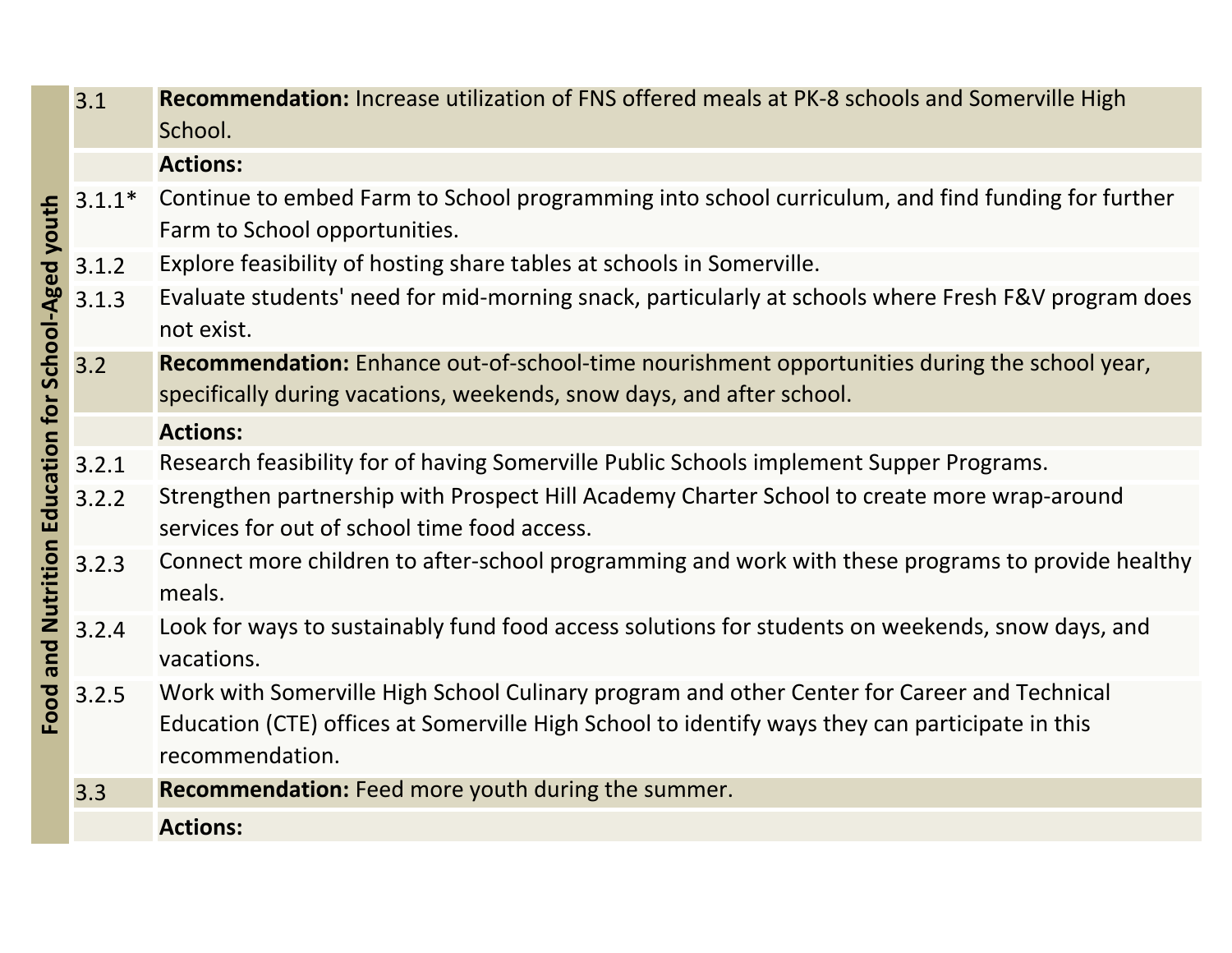|                    | 3.3.1          | Increase utilization of open summer lunch sites through promotion and outreach.                                                                                                                                                   |
|--------------------|----------------|-----------------------------------------------------------------------------------------------------------------------------------------------------------------------------------------------------------------------------------|
|                    | 3.3.2          | Explore feasiblity of extending summer meals and/or turning some lunch sites into supper sites.                                                                                                                                   |
|                    | $\overline{4}$ | Goal: All constituents know about the available resources in the community to support their ability to                                                                                                                            |
|                    |                | get sufficient, healthy food.                                                                                                                                                                                                     |
|                    | 4.1            | Recommendation: Audit existing media and methods used in the community to promote services and                                                                                                                                    |
|                    |                | events and inform practioners about the best medium for relaying information.                                                                                                                                                     |
| and Utilization    |                | <b>Actions:</b>                                                                                                                                                                                                                   |
|                    | $4.1.1*$       | Develop an inventory of community bulletin boards in locations such as food stores, libraries, post-<br>offices, laundromats, schools, and community and youth centers and include them in guides that<br>promote food resources. |
|                    | $4.1.2*$       | Create a community-wide communication platform to connect consumers to a variety of food<br>resources.                                                                                                                            |
|                    | 4.1.3          | Translate key information into more languages such as Mandarin and Arabic.                                                                                                                                                        |
|                    | 4.1.4          | Host an online free public space where people can access all locally produced food system related<br>reports.                                                                                                                     |
|                    | 4.1.5          | Hear from a broad range of constitutents on how they learn about events and resources in the city.                                                                                                                                |
|                    | 4.2            | <b>Recommendation:</b> Enhance "word of mouth" as a key method of receiving information.                                                                                                                                          |
|                    |                | <b>Actions:</b>                                                                                                                                                                                                                   |
| Resource Awareness | $4.2.1*$       | Identify new and existing people in the community who can champion messages about wellness and<br>community resources regarding food access, health, and overall wellness, and pay them for their time.                           |
|                    |                |                                                                                                                                                                                                                                   |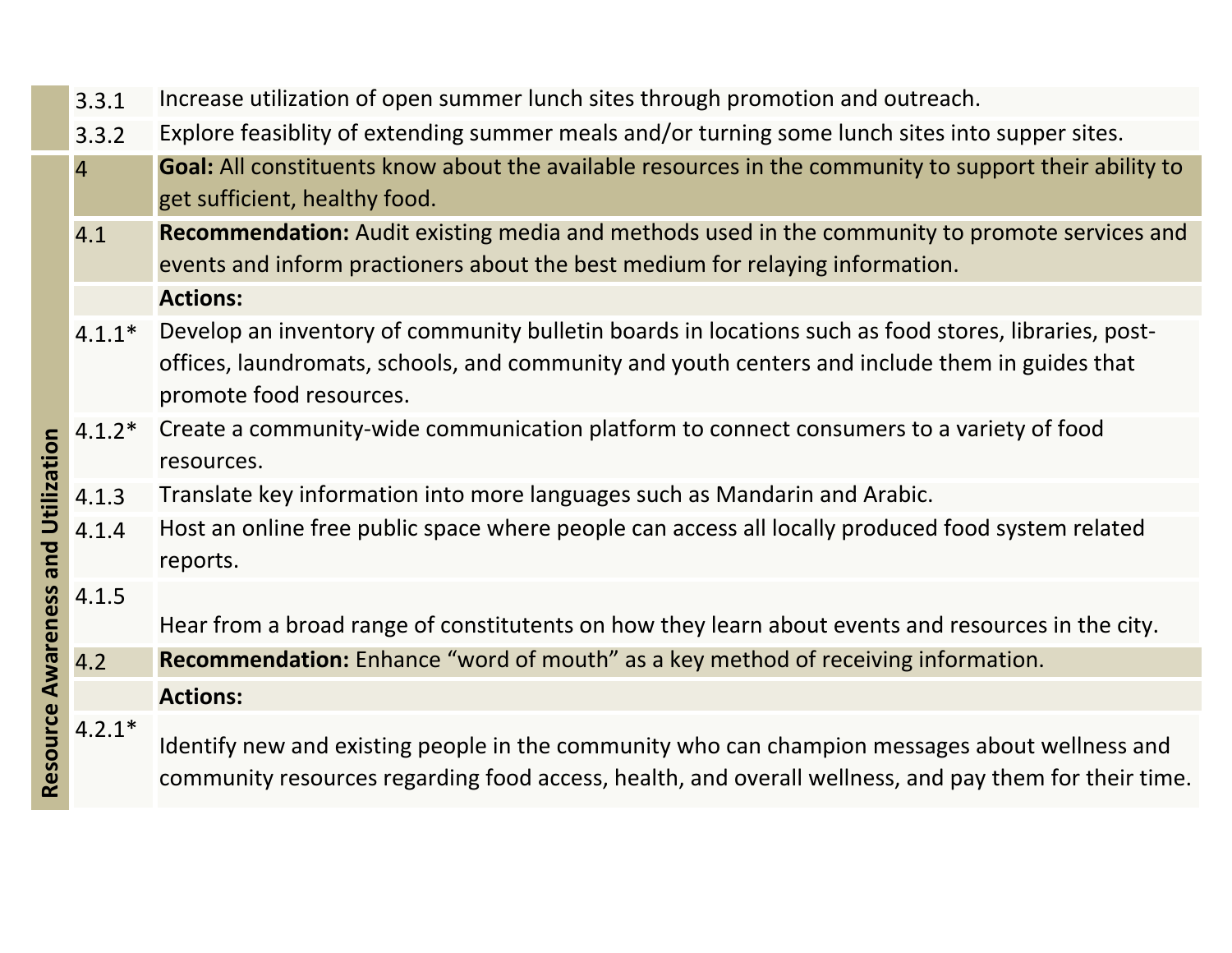4.3 **Recommendation**: Reduce the 61% SNAP Gap and improve attrition rates for WIC, despite federal level challenges.

## **Actions:**

- 4.3.1 Investigate and report on reasons for the SNAP Gap. (SNAP, the Supplemental Nutrition Assistance Program, was formerly known as Food Stamps).
- 4.3.2 Work with Somerville Women, Infants, and Children (WIC) office to promote their messaging on eligibility, benefits and safety of participation in the program.
- 4.3.3Support advocacy efforts for passage of SNAP Gap legislation
- 5 **Goal:** All food retailers in Somerville will sell food that meets the affordability, accessibility, preference, and health needs of everyone in Somerville. Shoppers' demand and utilization of small food retailers will support improvements to existing models.
- 5.1 **Recommendation:** Model <sup>a</sup> healthy neighborhood market initiative after successful examples in other communities, and partner with the City's Economic Development staff to pilot <sup>a</sup> low‐risk initiative for market owners and operators.
	- **Actions:**
- 5.1.1\* Incentivize and provide stores with technical assistance to help them accept WIC and SNAP, and advocate for continued funding for such programming.
- 5.1.2 Support zoning amendments that allow neighborhood markets to exist in neighborhoods across **Food Retail Food Retail**Somerville.
- 5.1.3Encourage more retailers to offer <sup>a</sup> senior discount.
- 5.1.4 Expand Union Square Main Streets / Arts Council‐style food tours in Winter Hill and East Somerville neighborhoods.
	- 5.1.5Introduce price signage at point of selection in neighborhood markets.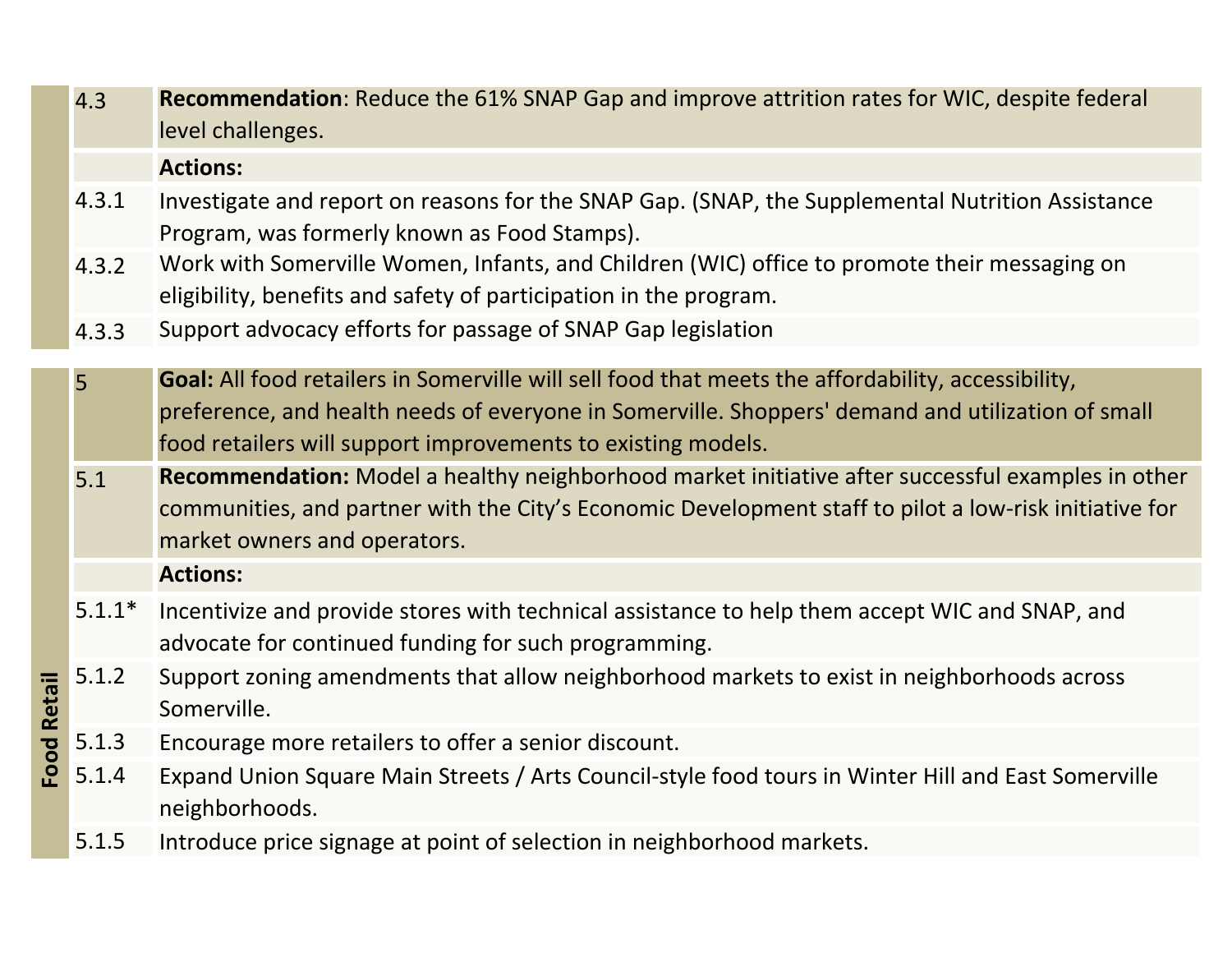- 5.1.6Offer language services or translated materials at local food retailers.
- 5.1.7Work with food retailers to enhance, expand, or create healthy food access opportunities.
- 5.2 **Recommendation:** Consider alternative methods of improving healthy food access. **Actions:**
- 5.2.1\*Find funding for <sup>a</sup> community and teaching kitchen feasibility study.
- 5.2.2Review past community kitchen projects.
- 5.2.3Research existing and successful food retail co‐ops.

| Sytem workers<br><b>Food</b><br>bue | 6     | Goal: People working in the Somerville food economy have the potential to achieve or exceed the<br>average income earnings of other workers in Somerville and are engaged in future food systems<br>planning efforts.                                                                                                                              |
|-------------------------------------|-------|----------------------------------------------------------------------------------------------------------------------------------------------------------------------------------------------------------------------------------------------------------------------------------------------------------------------------------------------------|
|                                     | 6.1   | <b>Recommendation:</b> Support the growth of food businesses.                                                                                                                                                                                                                                                                                      |
|                                     |       | <b>Actions:</b>                                                                                                                                                                                                                                                                                                                                    |
|                                     | 6.1.1 | Support Person in Charge (PIC) food safety training programs for food service workers in order to<br>improve communication gaps betweenthe Inspectional Services Department (ISD) and the food<br>establishment, reduce or eliminate language barriers around food safety issues, reduce<br>communication burdens, and reduce re-inspection rates. |
|                                     | 6.1.2 | Consider ways to expand existing commercial kitchens to support food business entrepreneurs.                                                                                                                                                                                                                                                       |
|                                     | 6.2   | <b>Recommendation:</b> Support food system workers' efforts to find good jobs.                                                                                                                                                                                                                                                                     |
| Food Jobs                           |       | <b>Actions:</b>                                                                                                                                                                                                                                                                                                                                    |
|                                     | 6.2.1 | Provide workforce training programs and workers' rights workshops.                                                                                                                                                                                                                                                                                 |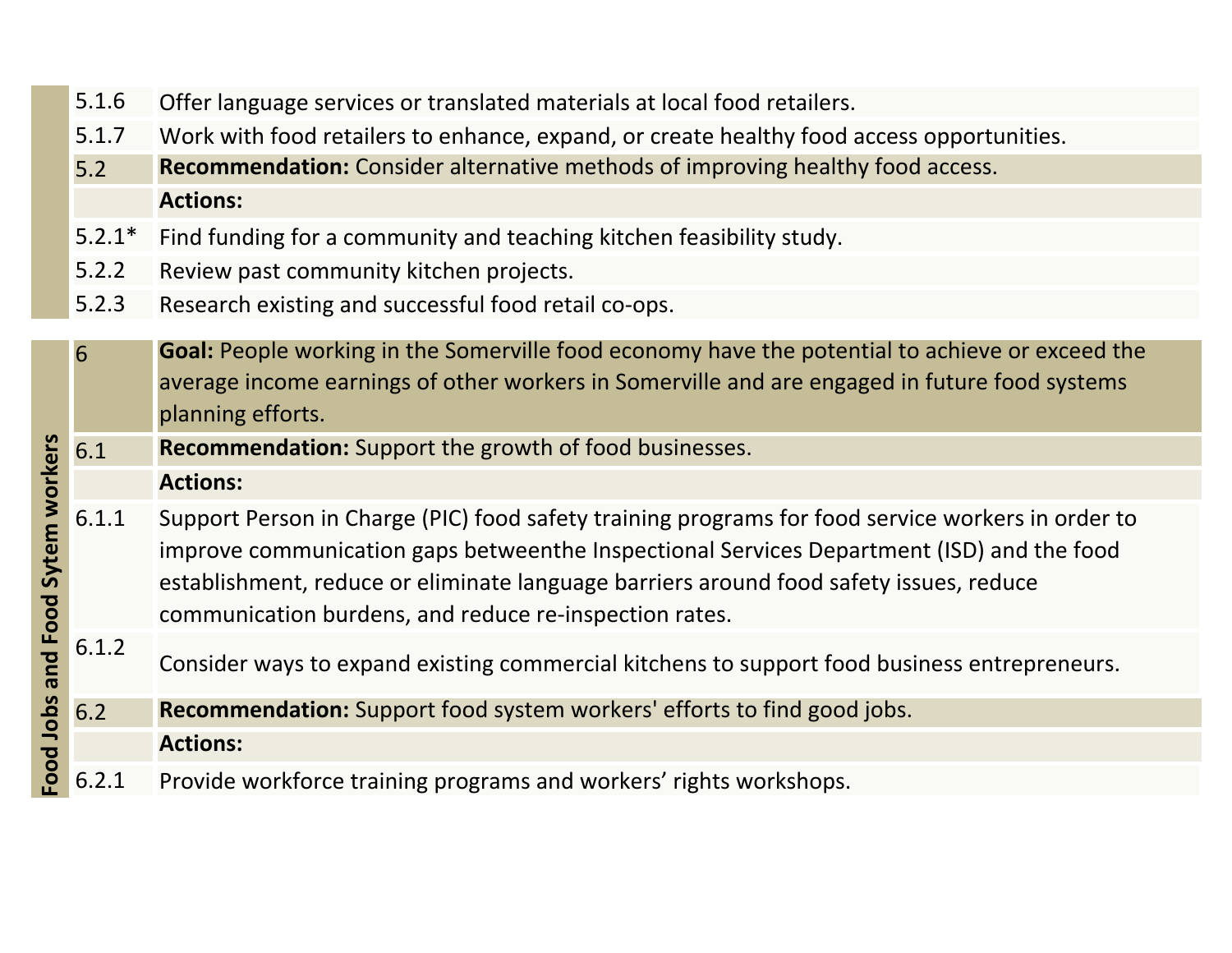- 6.2.2Increase education and awareness of transportation options for late night/early morning shift workers, including asking businesses to pay for transit for workers required to leave after T shut down.
- 6.2.3 Explore alternate childcare solutions for restaurant workers that would align with shift schedules in this industry.
- 6.2.4Join advocacy efforts to work towards increasing the minimum wage.
- 6.2.5Develop and improve relationships with food retailers to improve outreach to food service workers.
- 6.2.6Encourage improved employer practices related to equitable compensation for all employees.
- 6.2.7 Utilize opportunities to share workers' stories regarding their experiences with food access and security.
- 6.2.8Join advocacy efforts to pass One Fair Wage
- 7**Goal:** Minimize amount of food that is wasted in Somerville.
- 7.1 **Recommendation:** Make methods of connecting recoverable food to alternate consumers easier and more transparent.
	- **Actions:**

**e**

- 7.1.1\* Provide Somerville‐area stores with <sup>a</sup> clear, simple, area‐specific infographic for guidelines, resources, and data that can be posted near food donations. Emphasize local/community connections, need, and availability of services.
- 7.1.2 Develop an informational guide for businesses and larger institutions on how to donate or compost food. Highlight community benefit and trash removal cost savings.
- 7.1.3 Check in with stores more frequently; perhaps include an annual event to facilitate relationships and reward grocery stores for good donation practices.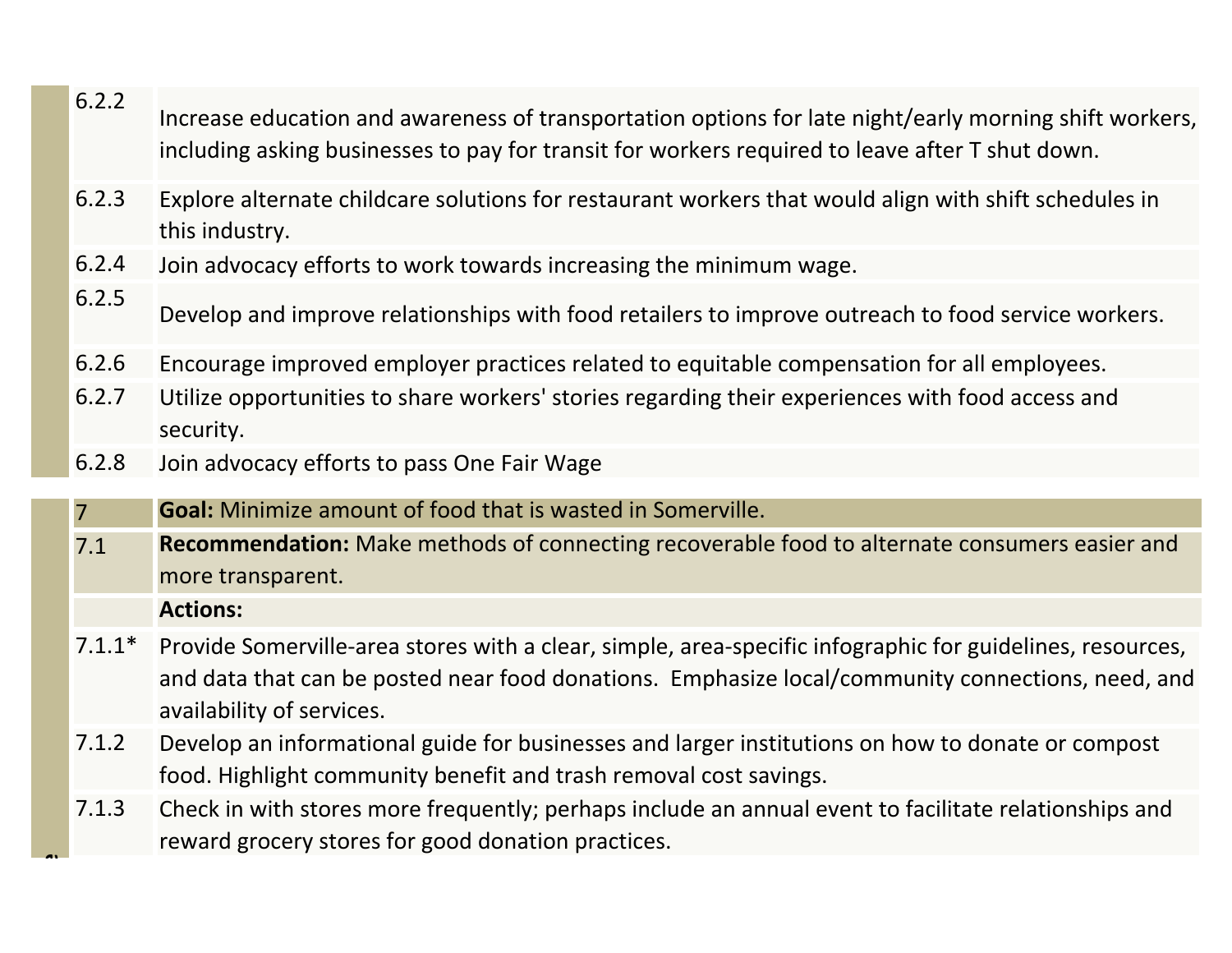|                         | 7.1.4 | Incentivize food recovery and transparency of food recovery data throughout the City of Somerville.                                                                                                                                                                     |
|-------------------------|-------|-------------------------------------------------------------------------------------------------------------------------------------------------------------------------------------------------------------------------------------------------------------------------|
| Food Recovery and Waste | 7.1.5 | Disseminate information to people in a multitude of store positions, so practices are implemented at<br>all levels and are not dependent on managers alone.                                                                                                             |
|                         | 7.1.6 | Identify and engage Somerville business that must comply with the Massachusetts Commercial Food<br>Materials Ban.                                                                                                                                                       |
|                         | 7.2   | <b>Recommendation:</b> Support local emergency food providers in creating a more cohesive network for<br>receiving and distributing recoverable food.                                                                                                                   |
|                         |       | <b>Actions:</b>                                                                                                                                                                                                                                                         |
|                         | 7.2.1 | Develop an emergency response plan for Somerville pantries experiencing disruptions to food supply<br>due to climate change impacts (i.e. superstorms, electrical outages), or sudden increase in demand<br>(government shut-down, changes in food assistance programs) |
|                         | 7.2.2 | Set up more cold storage sites across the City that emergency and supplemental food providers can<br>use to store fresh food.                                                                                                                                           |
|                         | 7.3   | <b>Recommendation:</b> Encourage a culture of source reduction/minimizing wasteful purchases as the best<br>way to reduce wasted food.                                                                                                                                  |
|                         |       | <b>Actions:</b>                                                                                                                                                                                                                                                         |
|                         | 7.3.1 | Examine school and municipal food (and food related) procurement practices to encourage source<br>reduction as a means of waste reduction.                                                                                                                              |
|                         | 8     | Goal: Every person and business in Somerville who wishes to grow their own food can do so.                                                                                                                                                                              |
|                         | 8.1   | <b>Recommendation:</b> Build on and promote existing policies and programs that support urban                                                                                                                                                                           |
| Gardens                 |       | agriculture.                                                                                                                                                                                                                                                            |
|                         |       | <b>Actions:</b>                                                                                                                                                                                                                                                         |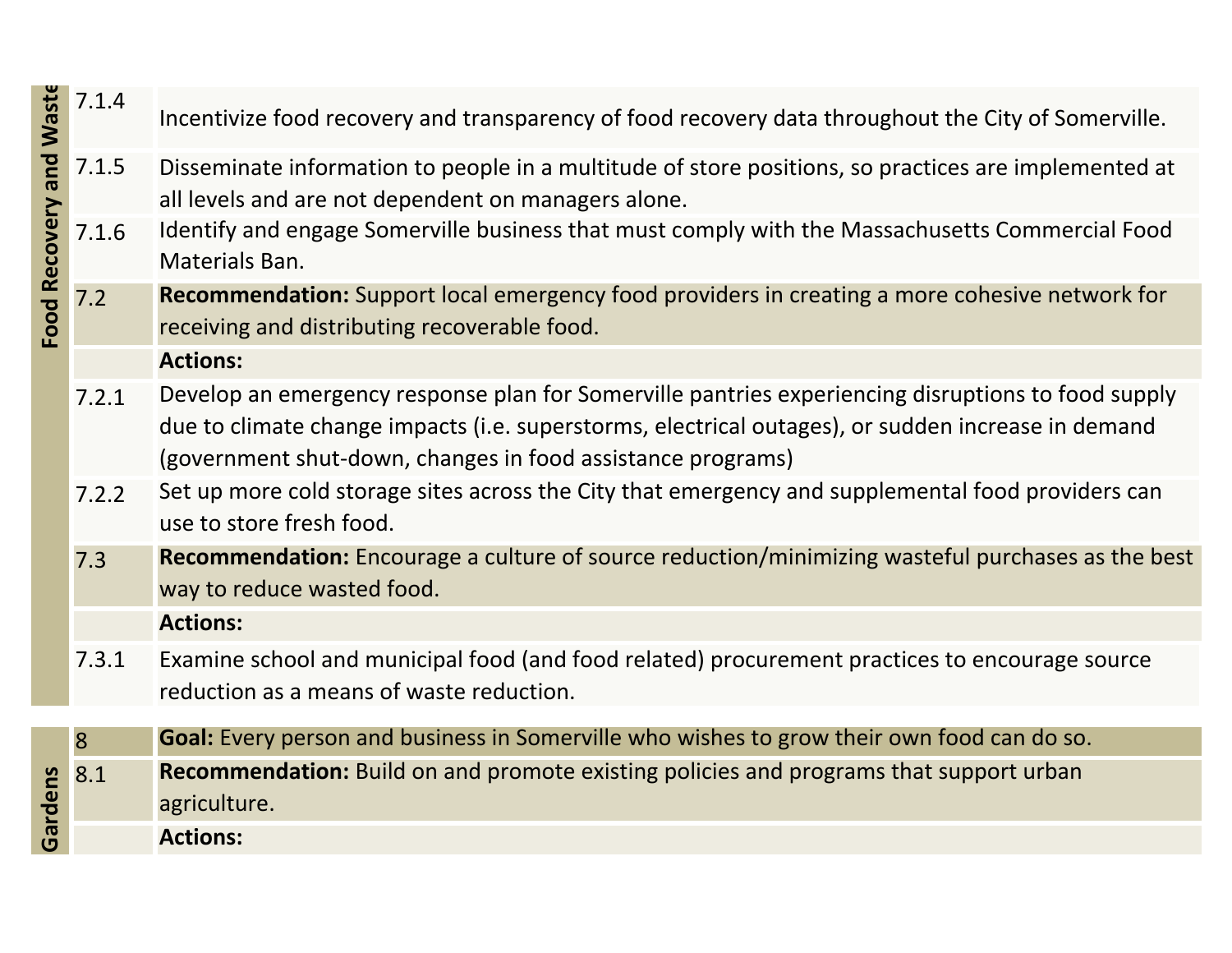- Promote efforts to support <sup>a</sup> wider range of urban agriculture practices, from window boxes to Urban Ag. and 8.1.1rooftop farms and beyond.
- 8.1.2Use an equity approach when considering community gardens waitlist.
- 8.1.3Formalize community gardens access process and improve transparency.
- 8.1.4 Consider opportunities and incentives for increasing backyard gardening, such as landlord engagement and discounted raised beds and rain barrels.
	- 8.1.5Incorporate discussions about soil safety when addressing urban agriculture opportunities.

| pue       | 8.1.1    | Promote efforts to support a wider range of urban agriculture practices, from window boxes to<br>rooftop farms and beyond.                                                                                                            |
|-----------|----------|---------------------------------------------------------------------------------------------------------------------------------------------------------------------------------------------------------------------------------------|
| Urban Ag. | 8.1.2    | Use an equity approach when considering community gardens waitlist.                                                                                                                                                                   |
|           | 8.1.3    | Formalize community gardens access process and improve transparency.                                                                                                                                                                  |
|           | 8.1.4    | Consider opportunities and incentives for increasing backyard gardening, such as landlord engagement<br>and discounted raised beds and rain barrels.                                                                                  |
|           | 8.1.5    | Incorporate discussions about soil safety when addressing urban agriculture opportunities.                                                                                                                                            |
|           |          |                                                                                                                                                                                                                                       |
|           | 9        | <b>Goal:</b> The City of Somerville has local policies that support equitable access to a healthy food system.                                                                                                                        |
|           | 9.1      | Recommendation: Identify and pass local policies that increase equitable access to a healthy food<br>system.                                                                                                                          |
|           |          | <b>Actions:</b>                                                                                                                                                                                                                       |
| Policy    | $9.1.1*$ | Encourage municipal planning processes to include food access in neighborhood and transit planning;<br>identify current and upcoming opportunities to begin this intentional inclusion, as well as point people<br>for these efforts. |
|           | 9.1.2    | Consider opportunities for streamlining funding and administration of Farmers Market match<br>programs.                                                                                                                               |
|           | 9.1.3    | Create models for healthy food and beverage policies to be enacted at municipal and organizational<br>levels, and subsequently encourage their adoption                                                                               |
|           | 9.1.4    | Continue to align local food system goals with Massachusetts Food System Collaborative.                                                                                                                                               |
|           | 9.1.5    | Identify & implement multi-sector, multisystem approaches for promoting tap water.                                                                                                                                                    |
|           |          |                                                                                                                                                                                                                                       |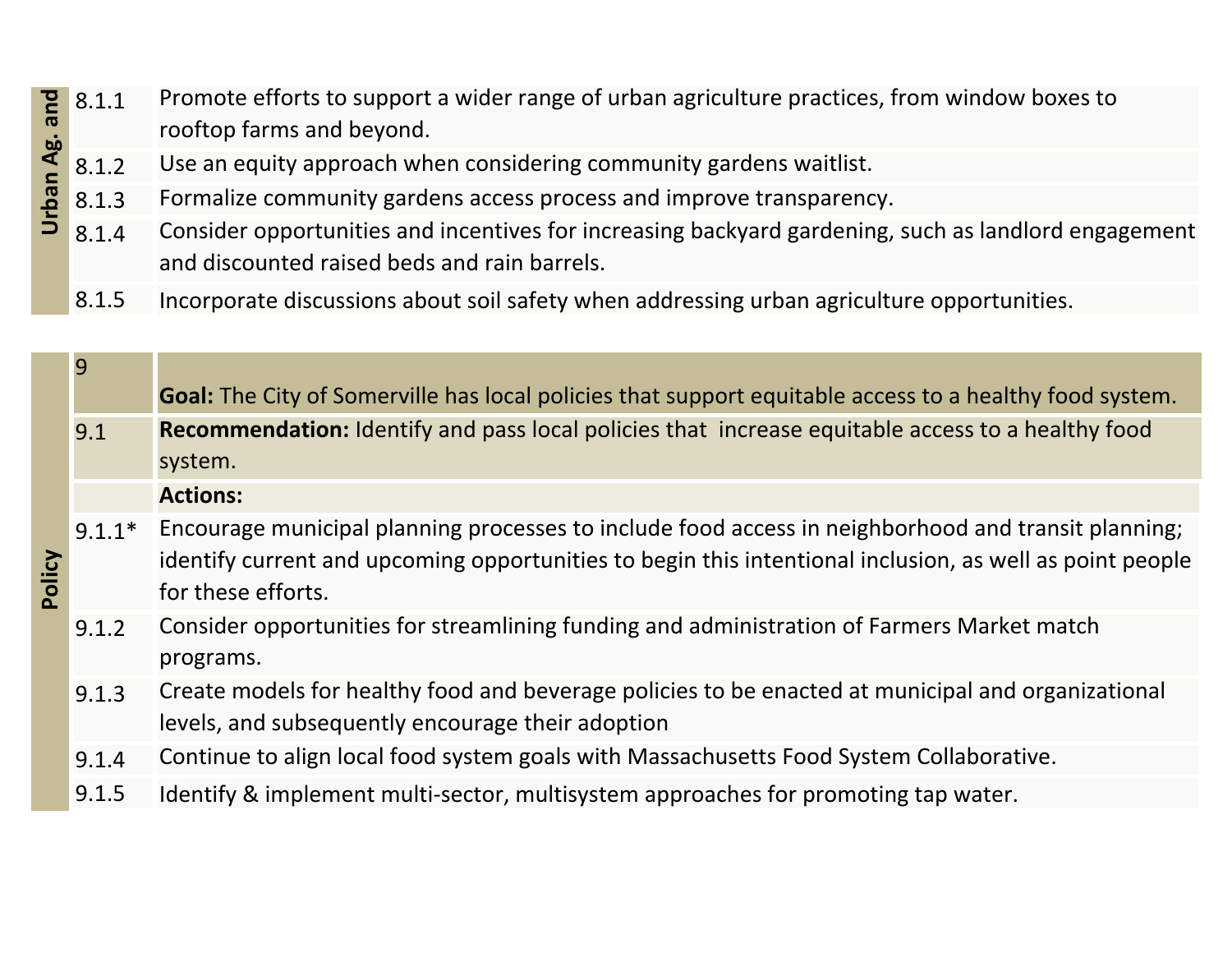| ation | 10.1.2<br>10.1.3<br>10.1.4 | Share draft Food Action Plan with workgroup members and visit community organizations for input.<br>Prioritize all of the Plan's goals, recommendations, and actions and develop a strategy and deadlines<br>for implementing them.<br>Determine which relevant committee or organization will manage and track progress for each actions. |
|-------|----------------------------|--------------------------------------------------------------------------------------------------------------------------------------------------------------------------------------------------------------------------------------------------------------------------------------------------------------------------------------------|
|       |                            |                                                                                                                                                                                                                                                                                                                                            |
|       |                            |                                                                                                                                                                                                                                                                                                                                            |
|       |                            |                                                                                                                                                                                                                                                                                                                                            |
|       | 10.1.1                     | Turn recommendations in the assessment into a Food Action Plan.                                                                                                                                                                                                                                                                            |
|       |                            | <b>Actions:</b>                                                                                                                                                                                                                                                                                                                            |
|       | 10.1                       | <b>Recommendation:</b> Somerville City Council accepts the Somerville Food Action Plan.                                                                                                                                                                                                                                                    |
|       | 10                         | Goal: The Somerville Food Action Plan is well known by constituents and goals are incorporated into<br>the work of community partners and City departments.                                                                                                                                                                                |
|       |                            |                                                                                                                                                                                                                                                                                                                                            |
|       | 9.2.6                      | Work with ISD to make it easier to provide samples of cooked foods at events.<br>Encourage public distribution of multilingual forms (clarify type) at relevant events like Ignite.                                                                                                                                                        |
|       | 9.2.5                      | redundancies, inefficiencies, and unnecessary barriers.                                                                                                                                                                                                                                                                                    |
|       | 9.2.4                      | Review the permitting and licensing process for permanent and temporary food permits to eliminate                                                                                                                                                                                                                                          |
|       | 9.2.3                      | Support the adoption of the 2013 food code.                                                                                                                                                                                                                                                                                                |
|       | 9.2.2                      | Examine and publicize the resources and assets Somerville offers to encourage food business start-<br>ups.                                                                                                                                                                                                                                 |
|       | 9.2.1                      | Streamline the permitting process and outline it in a translated tool with clearly designated<br>gatekeepers to promote food business growth.                                                                                                                                                                                              |
|       |                            | <b>Actions:</b>                                                                                                                                                                                                                                                                                                                            |
|       | 9.2                        | opportunities to participate in a healthy and productive local food system.                                                                                                                                                                                                                                                                |
|       |                            | <b>Recommendation:</b> Have food permitting process support the City's goals to improve equitable                                                                                                                                                                                                                                          |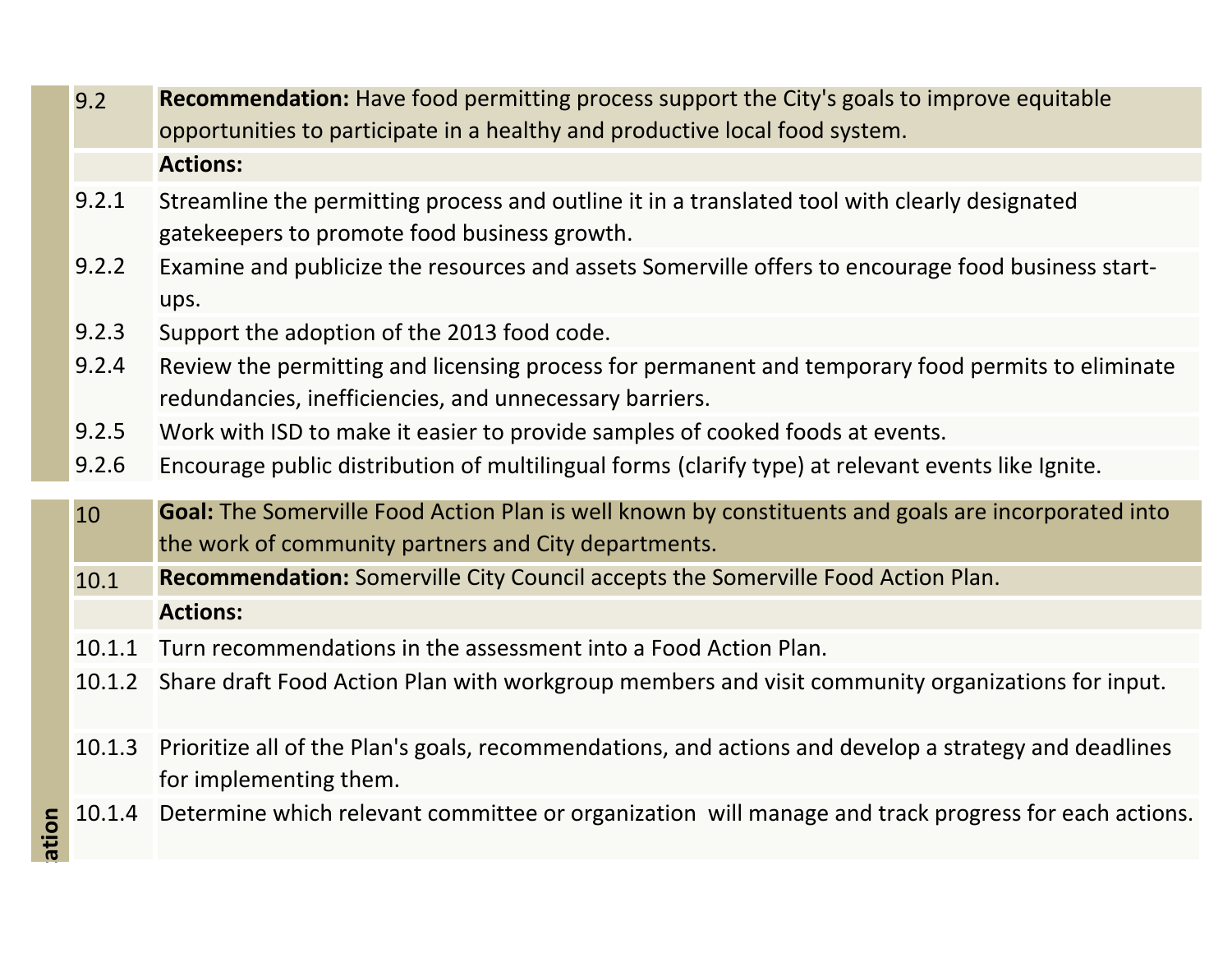- 10.1.5 Develop and implement <sup>a</sup> multilingual communications strategy to engage, seek involvement from, and inform residents and municipal leaders about implementation of the Somerville Food Action Plan. **Implement** 
	- 10.1.6 Include food system goals in other municipal plans and initiatives such as Somervision 2040, neighborhood planning processes, Climate Forward, and Somerville Learning 2030.
	- 10.1.7 On <sup>a</sup> quarterly basis, review progress toward implementing recommendations and update and revise the Somerville Community Food Assessment and Action Plan as needed. Publish progress updates to <sup>a</sup> public forum in English, Spanish, Portuguese, Haitian Creole, at <sup>a</sup> minimum, and additional languages as possible.
	- 10.1.8 Stay up to date on other regional communities' food plans and progress, and connect where appropriate.
	- 10.1.9 Update the Somerville Community Food System Assessment and Action Plan every three to five years.
	- 11 **Goal:** Work with students and organizations to support deeper dives into areas of the food system to inform future interventions, policies and funding.
- **Future Research Implemen** Future Research Study best practices and regional feasibility for incentivizing business and institutions to reduce or 11.1\*divert wasted food.
- 11.2\* Better understand daily food access opportunities and gaps for youth and seniors through case studies.
	- 11.3Activate all the food asset maps produced for this assessment.
	- 11.4 Map Somerville's Food & Nutrition Literacy resources. Once mapped, measure utilization of current resources among agencies/individuals.